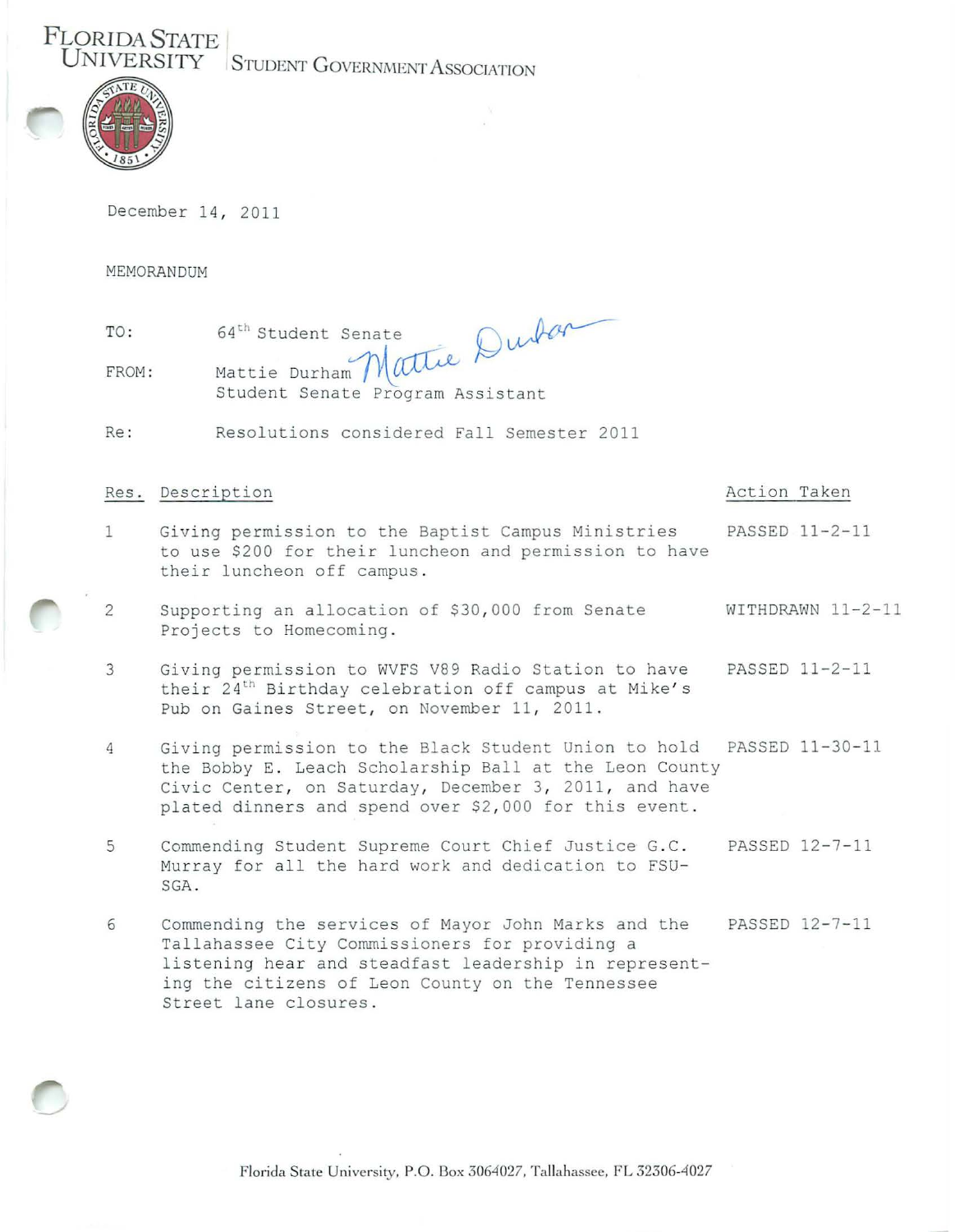

## **THE FLORIDA STATE UNIVERSITY**  STUDENT GOVERNMENT ASSOCIATION

Administrative Support Assistant

RE: Resolutions considered Spring Semester 2012

TO: 64<sup>th</sup> Student Senate

FROM: Mattie Durham

May 7, 2012

## MEMORANDUM

|                 | Res. Description                                                                                                                                                                                                             | Action Taken                                                       |
|-----------------|------------------------------------------------------------------------------------------------------------------------------------------------------------------------------------------------------------------------------|--------------------------------------------------------------------|
| $7\overline{ }$ | Approving the date for SGA Spring Elections, to<br>take place on Wednesday, February 8, 2012.                                                                                                                                | PASSED 1-11-12                                                     |
| 8               | Supporting adding the opinion question on ballot<br>regarding the FSU Enhancement and Opportunity Fee.                                                                                                                       | PASSED 1-25-12                                                     |
| 9               | Standing with the Faculty Senate in opposition to<br>the undue influence on academics as established by<br>the current agreement between the Charles G. Koch<br>Charitable Foundation and the FSU Economics Depart-<br>ment. | PASSED 3-14-12<br>ROLL CALL VOTE<br>$YES-16, NO-2$<br>ABSTAINED-13 |
| 10              | Urging the Seminole Boosters and the Florida State<br>University Administration to collectively pay the<br>dues for the Worker's Right Consortium on behalf of<br>the Florida State University.                              | PASSED 1-25-12                                                     |
| 11              | Supporting SGA Office of Governmental Affairs<br>Lobbying Agenda for the 2011 Legislative session.                                                                                                                           | PASSED 1-25-12                                                     |
| 12              | Approving the use of funds in accordance to the<br>Student Body Statutes for the Black Student Union's<br>Black History Month events.                                                                                        | PASSED 2-8-12                                                      |
| 13              | Disagreeing with the City of Tallahassee in whole<br>with the lane closures because the plan fails to                                                                                                                        | PASSED 2-8-12                                                      |

14 Supporting the initiative for a fifty cent (.50) PASSED 2-15-12 per credit hour fee that would fund sustainability. Also, requesting the FSU Board of Trustee approve the implementation of the Student Green Fund for the benefit of the student body and the university.

address the concerns. Agreeing, however, to SGA's

proposed alternatives.

75 N. Woodward Avenue, A205 Activities Building, P.O. Box 3064027, Tallahassee, FL 32306-4027 850.644.1811 • Fax 850.644.0814 • www.sga.fsu.edu